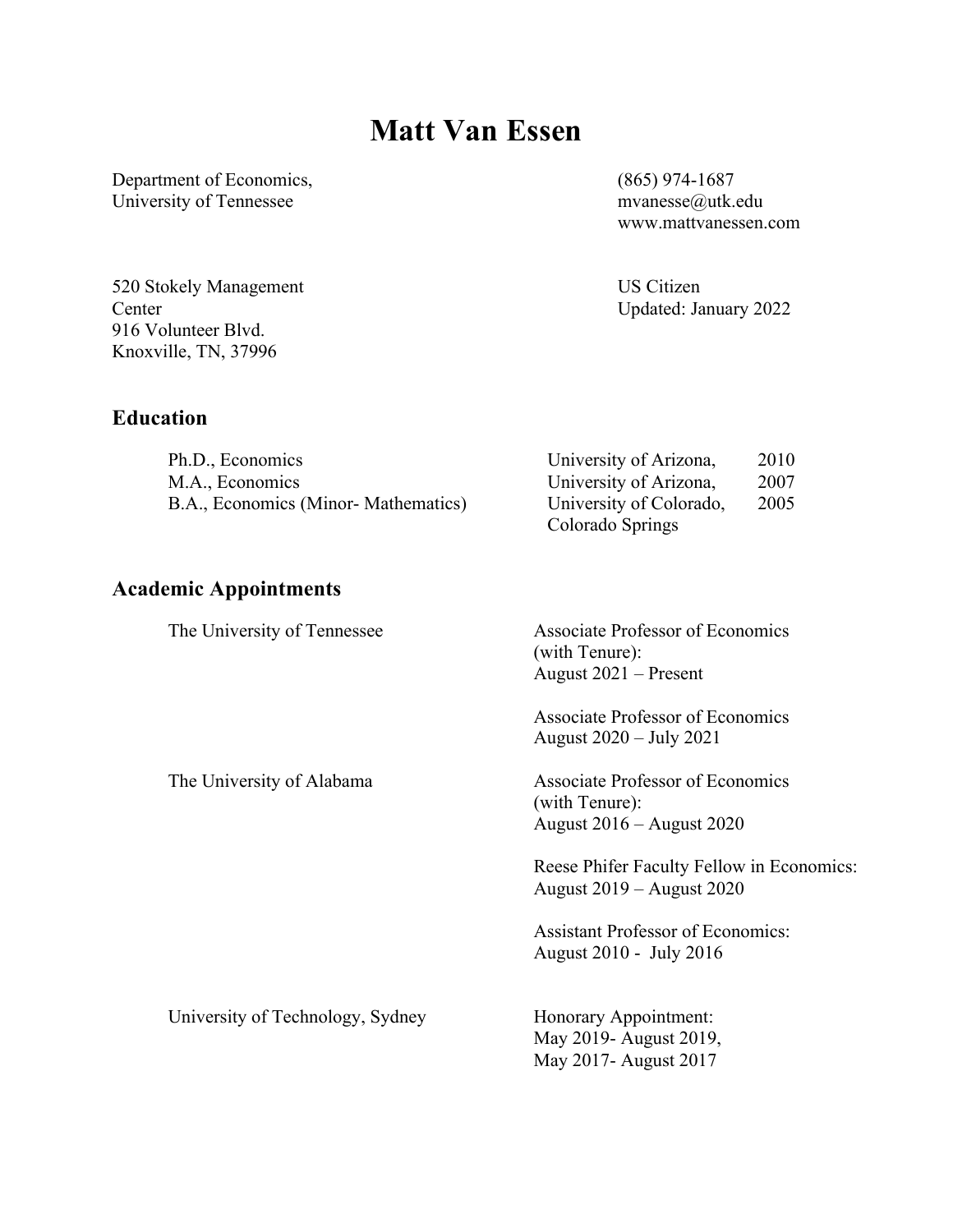New York University, Abu Dhabi Visiting Associate Professor of Economics: September 2017 - December 2017

# **Research Interests**

Game Theory, Mechanism Design, Public Economics, and Experimental Economics

### **Published Papers**

Breaking-Up Should Not be Hard to Do: Designing Contracts to Avoid Wars of Attrition (with Alex Brown), accepted at *European Economic Review* (2022)

Allocating Positions Fairly: Auctions and Shapley Value (with John Wooders), *Journal of Economic Theory,* 196, (2021).

Political Business Cycles in a Dynamic Bipartisan Voting Model (with Paan Jindapon), *Mathematical Social Science,* 102*,* (2019), 15-23.

"Dissolving a Partnership Securely," with John Wooders, *Economic Theory*, (2019), 1-20.

"King of the Hill: Giving Backward Induction its Best Shot," with Martin Dufwenberg, *Games and Economic Behavior*, 112, (2018), 125-138.

Are we there yet? Mechanism Design beyond Equilibrium, with Mark Walker, appears in "Social Design: Essays in Memory of Leonid Hurwicz" Edited by W. Trockel. (2018)

"A Simple Market-Like Resource Allocation Mechanism for Public Goods," with Mark Walker, *Games and Economic Behavior* (2017)

"Dissolving a Partnership Dynamically," with John Wooders, *Journal of Economic Theory*, 166, (2016), 212-241.

"Blind Stealing, Experience and Expertise in a Mixed Strategy Poker Experiment," with John Wooders, *Games and Economic Behavior*, (2015), 186-2016.

"Bartering Games in the Kölm Triangle," *Journal of Public Economic Theory*, 17, (2015), 297- 310.

"A Nearly Optimal Auction for and Uninformed Seller," with Natalia Lazzati, *Economics Letters*, (2014), 396-399.

"A Clarke Tax Tatonnement that Converges to the Lindahl Allocation," *Social Choice and Welfare*, 43, (2014), 309-327.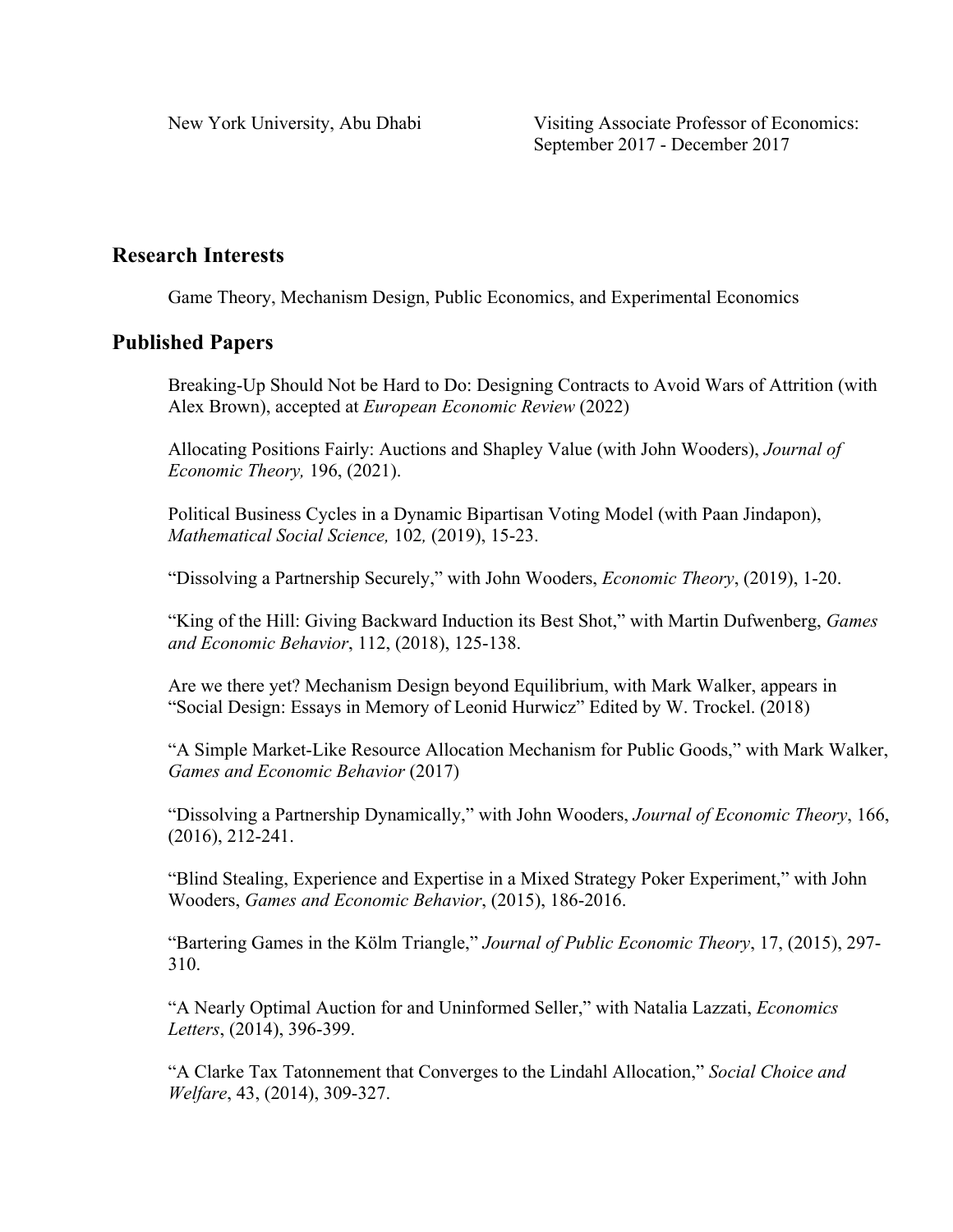"Regulating the Anti-Commons: Insights from Public Expenditure Theory" *Southern Economic Journal, 80*, (2013), 523-539.

"Making Efficient Public Good Decisions using an Augmented Ausubel Auction," *Economic Theory Bulletin*, 1, (2013), 523-539.

"A Simple Supermodular Mechanism that Implements Lindahl Allocations," *Journal of Public Economic Theory*, 15, (2013), 57-68.

"An Equilibrium Analysis of Knaster's Fair Division Procedure," *Games*, 4, (2013), 21-36.

"Tacit Collusion in Price Setting Oligopoly: A Puzzle Redux," with William B. Hankins, *Southern Economic Journal*, 79, (2013), 703-726.

"Hold-up: With a Vengeance," with Martin Dufwenberg and Alec Smith, *Economic Inquiry*, 51, (2013), 896-908.

"Informational Complexity, Punishment, and Stability in Two Nash Efficient Lindahl Mechanisms," *Review of Economic Design*, 16, (2012), 15-40.

"Out-of-Equilibrium Performance of Three Lindahl Mechanisms: Experimental Evidence," with Mark Walker and Natalia Lazzati, *Games and Economic Behavior*, 74, (2012), 366-381.

"A Note on the Stability of Chen's Lindahl Mechanism," *Social Choice and Welfare*, 38, (2012), 365-370.

# **Working Papers**

Just Lindahl Taxation – A Welfarist Solution (with Ivan Anich)

Dual Auctions for Assigning Winners and Compensating Losers (with John Wooders)

Mimic Martingales in Sequential Auctions (with John Wooders)

Peer Evaluation: Exploiting Truthtelling as a Social Norm (with John Wooders)

Wisdom of the Crowd: Profit and Prediction using a Bookmaker Auction

### **Non-Refereed Publications**

"Why auctions are a better way to resolve business splits," with John Wooders, *The Conversation*, October 2016.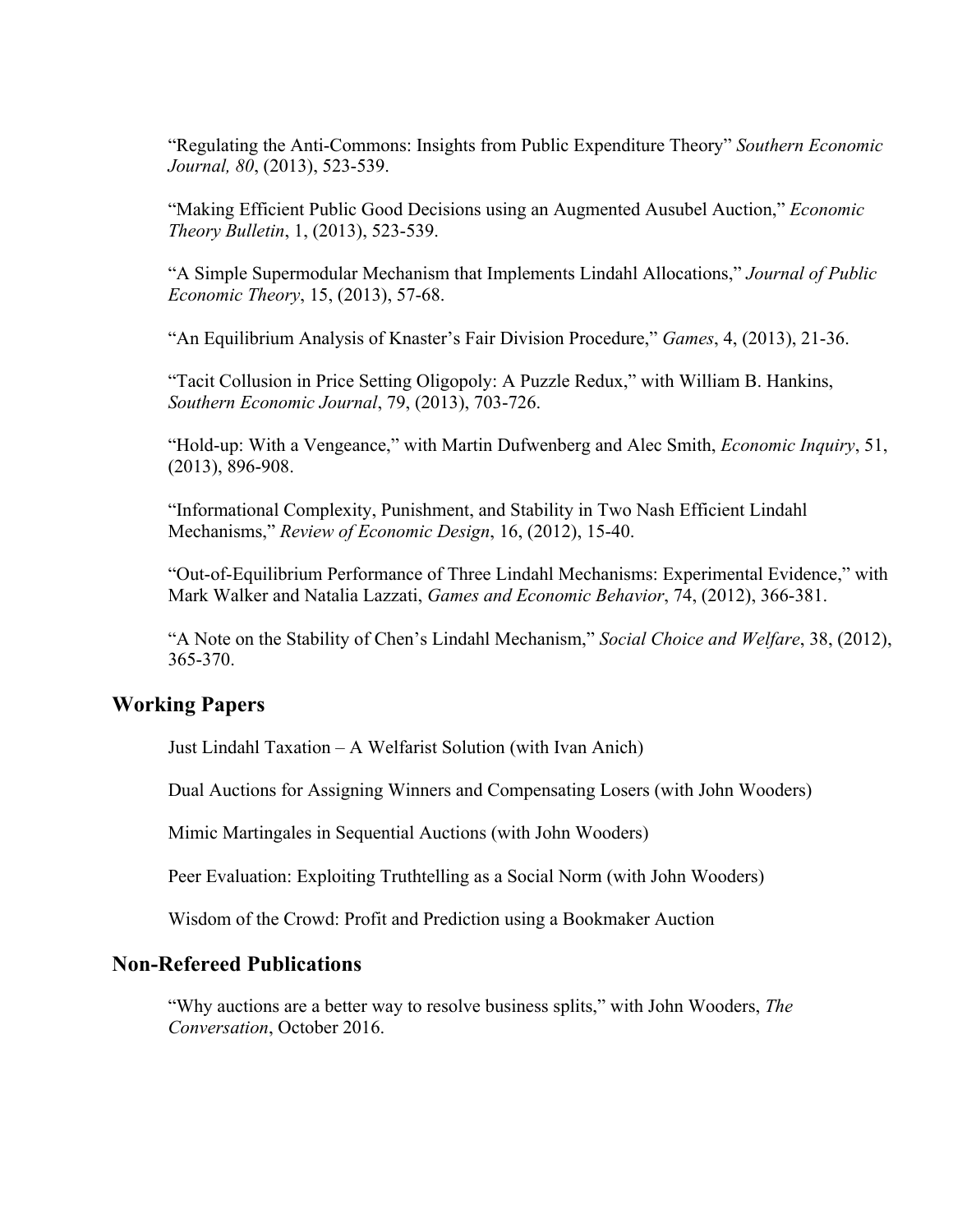# **Grants and Awards**

#### *Grants and Awards Received*

2018 REF Grant, New York University Abu Dhabi, "Designing Mechanisms for the Efficient Allocation of Common Property," with John Wooders: \$65,000 Grant Writing Workshop Grant: University of Alabama: 2016 Summer Excellence in Research Grant: University of Alabama: 2015, 2019 Summer I Research Grant: University of Alabama: 2011, 2012, 2013, 2014 NSF Dissertation Improvement Grant #0850788: 2010 Ed Zajac Prize for Best Doctoral Student Research Paper in Economics: University of Arizona University of Arizona Dean's Teaching Award: 2008, 2009 Outstanding Economics Graduate (2005) : University of Colorado, Colorado Springs

### **Some Recent Presentations**

"Peer Evaluation" UTK Brownbag, March 2021 "Allocating Positions Fairly: An Auction and its Relationship to the Shapley Value," Seminar Series, University of Tennessee, January 2020 "Peer Evaluation" PET Meeting Strasburg, July 2019 "Allocating Positions Fairly: An Auction and its Relationship to the Shapley Value," UTS Market Design Conference Sydney, May 2018 "Allocating Positions Fairly: An Auction and its Relationship to the Shapley Value," Walker Conference , Tucson, May 2018 "Allocating Positions Fairly: An Auction and its Relationship to the Shapley Value," APET Frontiers of Public Economics, Abu Dhabi, December 2017 "Mimic Martingales in Sequential Auctions," Seminar Series, New York University Abu Dhabi, October 2017. "Mimic Martingales in Sequential Auctions," Seminar Series, University of Technology Sydney, August 2017. "A Simple Market-Like Mechanism for Public Goods," Seminar Series, University of Technology Sydney, August 2016. "Dissolving a Partnership Dynamically," Seminar Series, Texas A&M University, January 2016 "Breaking-Up Should not be Hard to Do: Designing Contracts to Avoid Wars of Attrition." 2015 SEA Meeting, New Orleans, LA. "Dissolving a Partnerships Dynamically," Seminar Series, University of Texas, Dallas, November 2015 "King of the Hill," World ESA Meetings, July 2015, Sydney AU "Dissolving a Partnerships Dynamically," Seminar Series, Vanderbilt, October 2014 "Blind Stealing, Experience and Expertise in a Mixed Strategy Poker Experiment, Seminar Series, University of Virginia, January 2014. "Bartering Games in the Kolm Triangle," Seminar Series, University of Mississippi, February 2013.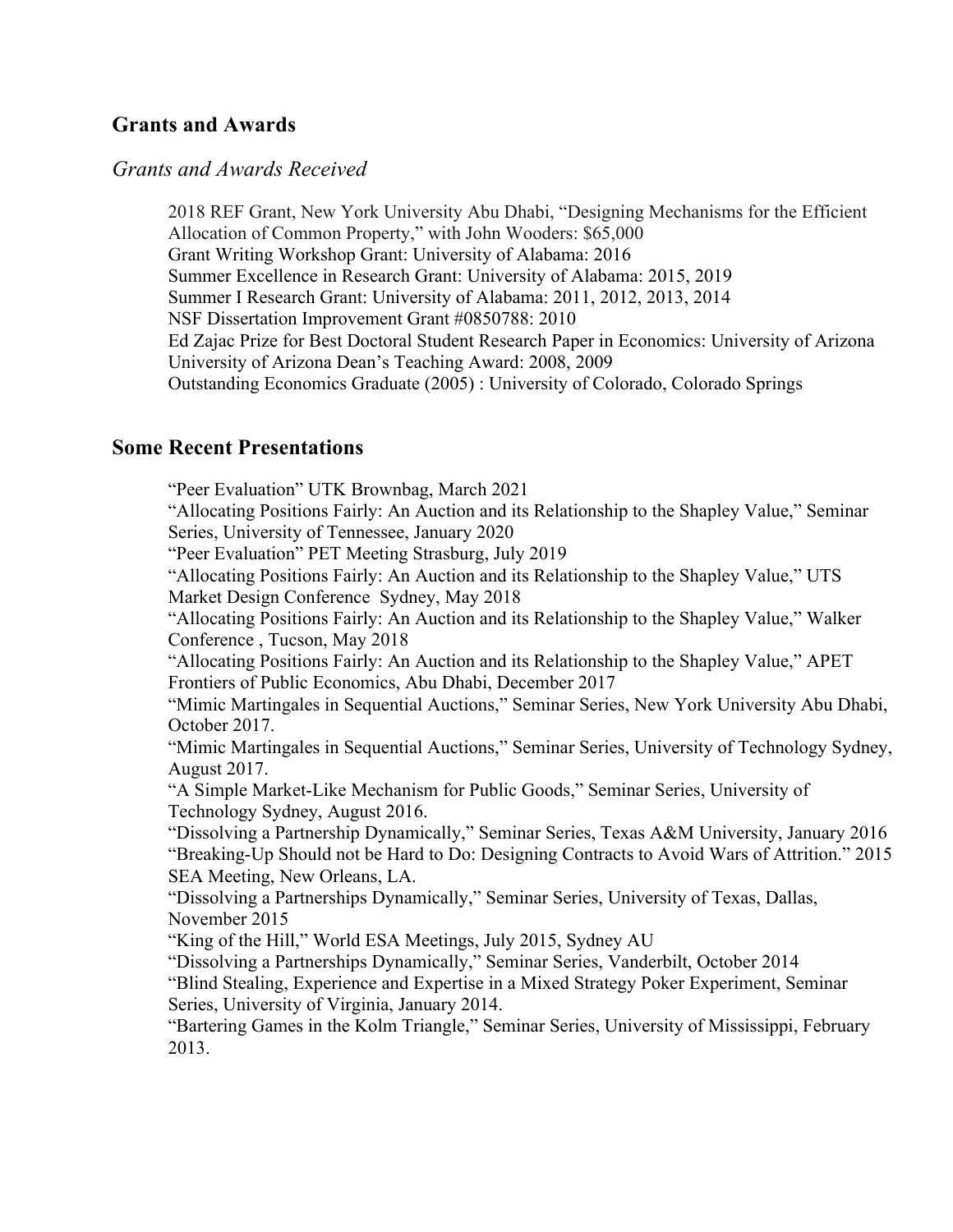### **Professional Service and Activities**

#### *Referee for:*

Economic Journal; Games and Economic Behavior; Economic Theory, Experimental Economics; European Economic Review; Journal of Economics, Behavior, and Organization; Journal of Public Economic Theory; Social Choice and Welfare; Economic Inquiry; Management Science; Theoretical Economics; Southern Economic Journal; Economic Journal; EC17 Conference Proceedings; University of Missouri Research Board; Resource and Energy Economics; Regional Science and Urban Economics

#### *Thesis Committee:*

Bernadette Butcher – Master's Thesis (Mathematics) 2014 Boyi Zhuang – PhD Thesis (Economics) 2016 Michael Solemon – PhD Thesis (Economics) 2019 Fan Wu– PhD Thesis (Economics) 2020

#### *University of Alabama Committee Service*

University of Alabama PhD Comprehensive Exam Committee (Writer/Grader Microeconomics Exam): 2014 - 2020 University of Alabama Master's Program Coordinator (Economics): 2016- 2020

#### *Other Activities:*

Lindau Nobel Conference in Economic Sciences, NSF Fellow, 2008 IFREE Graduate Workshop in Experimental Economics, George Mason University, 2007

### **Teaching Experience**

*University of Tennessee, Knoxville:*

Classic Games of Strategy (Undergraduate First Year Seminar) Microeconomic Theory II (PhD) Intermediate Microeconomics (Undergraduate)

*New York University, Abu Dhabi:*

Introduction to Game Theory (Undergraduate) Intermediate Microeconomics (Undergraduate)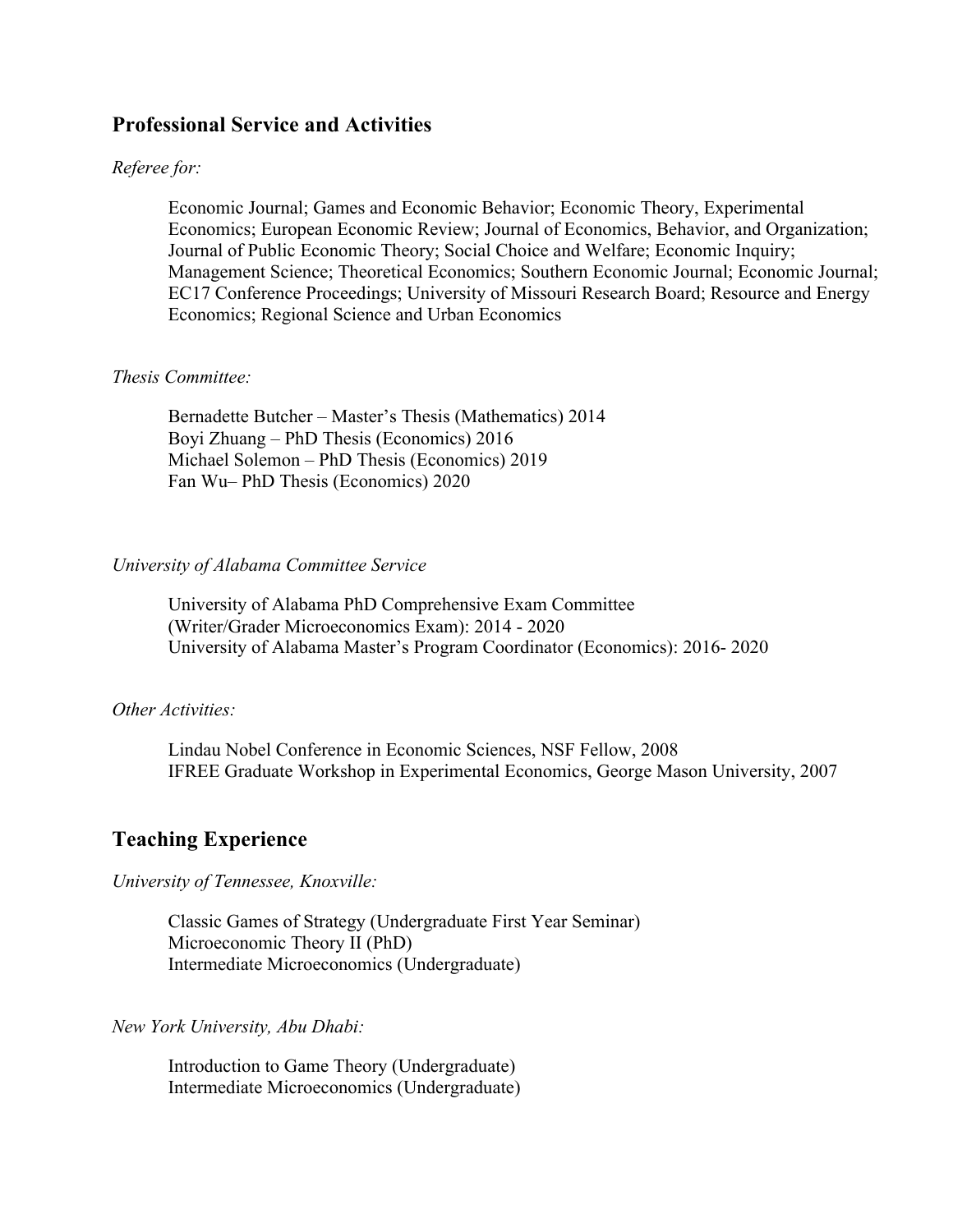#### *University of Alabama*

Introduction to Game Theory (Undergraduate) Intermediate Microeconomics (Undergraduate) Games and Decisions (Undergraduate/ Masters) Social Choice (Undergraduate/Masters) Economics of Fairness (Undergraduate/Masters) Advanced Microeconomic Theory (Masters) Advanced Microeconomic Theory (PhD: Economics/Finance) General Equilibrium (PhD: Economics/ Finance) Game Theory (PhD: Economics) Public Expenditure Theory and Policy Analysis (PhD: Economics)

#### *University of Arizona*

Introduction to Economics (Undergraduate) Intermediate Microeconomics for Business Majors (Undergraduate) Information Economics (Undergraduate) Public Economics (Undergraduate) Mathematics for Economists (PhD: Economics, Finance, Accounting)

## **Teaching Interests**

Microeconomic Theory Game Theory/ Mechanism Design Economics of Fairness/ Social Choice Public Economics Mathematics for Economists